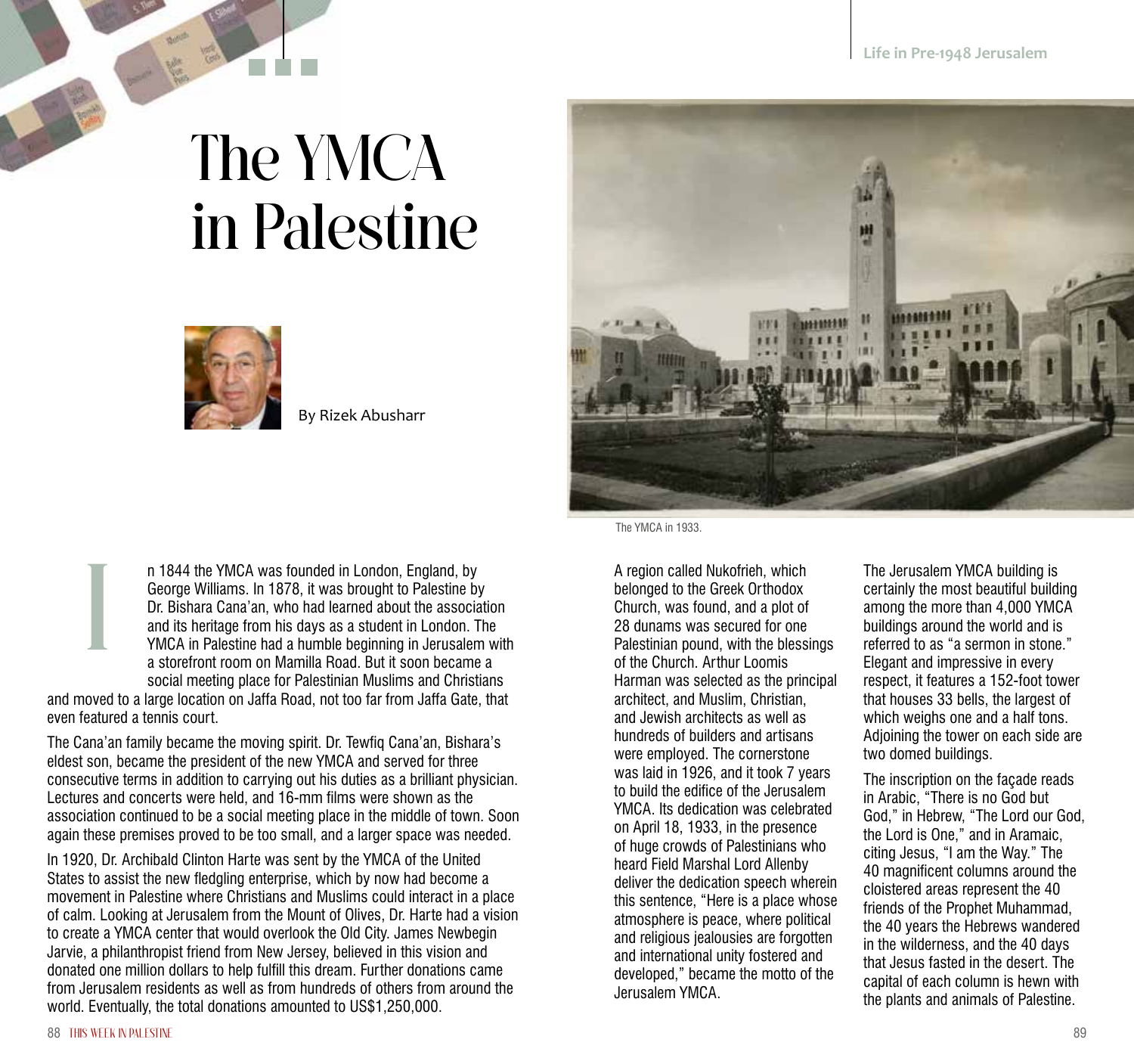

A parade passing in front of the YMCA.

The vestibule at the main entrance of the building has a replica, in mosaic, of the Madaba Map. From the ceiling hangs a lamp with the globe of the earth, signifying Jerusalem as the center of the globe, holy to the nations of the world. The main building contains magnificent lounges, offices, and a coffee shop. The second floor houses the educational arm of the YMCA with a fully functioning library with 40,000 volumes and classrooms for the teaching of languages, economics, law, music, and voice training. The third and fourth floors house 80 rooms for students and visitors to Jerusalem.

The two domed buildings are connected by underground corridors and outside cloisters. One domed building has a fully functioning gymnasium with a basketball court, two squash courts, a weight room, and four outdoor red clay tennis courts. The red clay was trucked from Khan al-Ahmar, halfway towards Jericho. The tennis courts were inaugurated by the then mayor of Jerusalem, Ragheb Bey Al-Nashashibi. The one-kilometer track and the football stadium hosted all sorts of sporting events from day one.

The YMCA had the only indoor swimming pool in the whole region. Every drop of rainwater was collected from the roofs into giant cisterns to fill the pool and provide for many the only available showers. The inscription on the that domed building is in German and reads: "The only temple of God is the body of the human," and also "They can who think they can."

The second domed building features a magnificent 600-seat auditorium with excellent acoustics. Concerts, theater performances, lectures, and movies were scheduled regularly in the auditorium for the community. Palestinian musician Salvador Arnita played the four-manual Austin organ and made the carillon bells in the tower ring with joy on special occasions. Four brass lamps hanging on the auditorium walls are beautifully perforated and show the Crescent, the Star of David, the Cross, and the YMCA triangle that reflect on the wall when lit. The symbol of the Y is the triangle, signifying Spirit, Mind, and Body. The inscription on the building reads: "In Essentials, Unity; in Non-Essentials, Liberty; in All Things, Charity."

**The Jerusalem YMCA has served thousands of citizens from all walks of life who were touched by its mission of peace, stability, and tranquility for all.**

In 1946, that dream of peace and tranquility was devastated among the Jerusalem community when a wing of the King David Hotel was brutally bombed and collapsed, leaving over 100 dead and hundreds injured. All windows of the YMCA were shattered, and staff had to remove human remains from the building's façade, with bodies thrown across Julian's Way.

As an 11-year-old boy living in Mamillah, I heard the explosions and saw smoke rising, after which there was a deathly silence followed by a cacophony of sirens and shouts, and I saw open trucks driving up Mamillah carrying the dead or wounded.

The back of the building with spectators watching a football game on the YMCA football field.



Presenting themselves on the YMCA terrace, the newlywed couple Ass'ad and Ellen Khader.